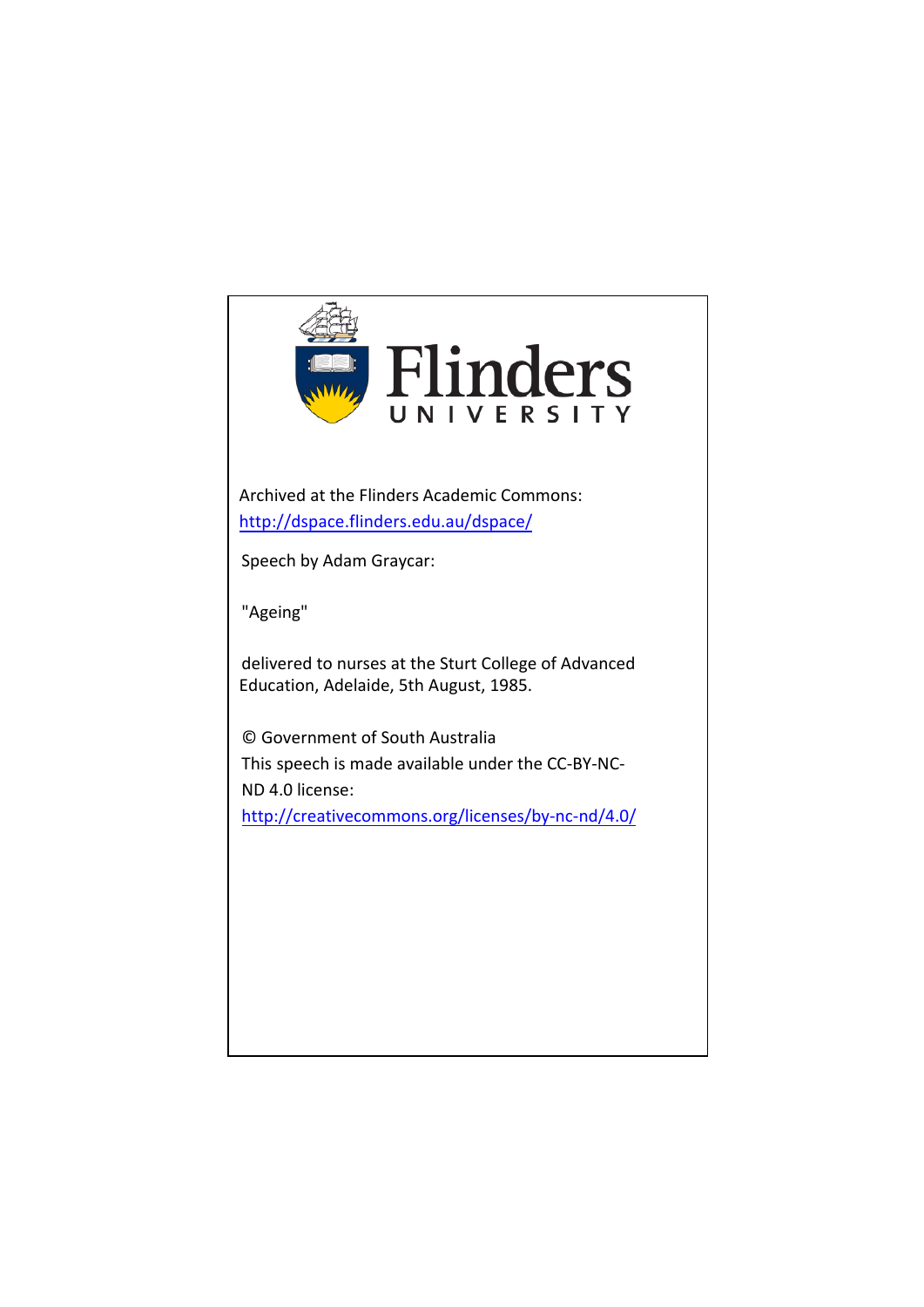**Adam Graycar** 

 $\sim$  ,  $\sim$  ,  $\sim$  ,  $\sim$  ,  $\sim$  ,  $\sim$  ,  $\sim$  ,  $\sim$  ,  $\sim$  ,  $\sim$  ,  $\sim$  ,  $\sim$  ,  $\sim$  ,  $\sim$  ,  $\sim$  ,  $\sim$  ,  $\sim$  ,  $\sim$  ,  $\sim$  ,  $\sim$  ,  $\sim$  ,  $\sim$  ,  $\sim$  ,  $\sim$  ,  $\sim$  ,  $\sim$  ,  $\sim$  ,  $\sim$  ,  $\sim$  ,  $\sim$  ,  $\sim$  ,  $\sim$ 

ST URT  $CAE$ fJ v"f *JI*  $140$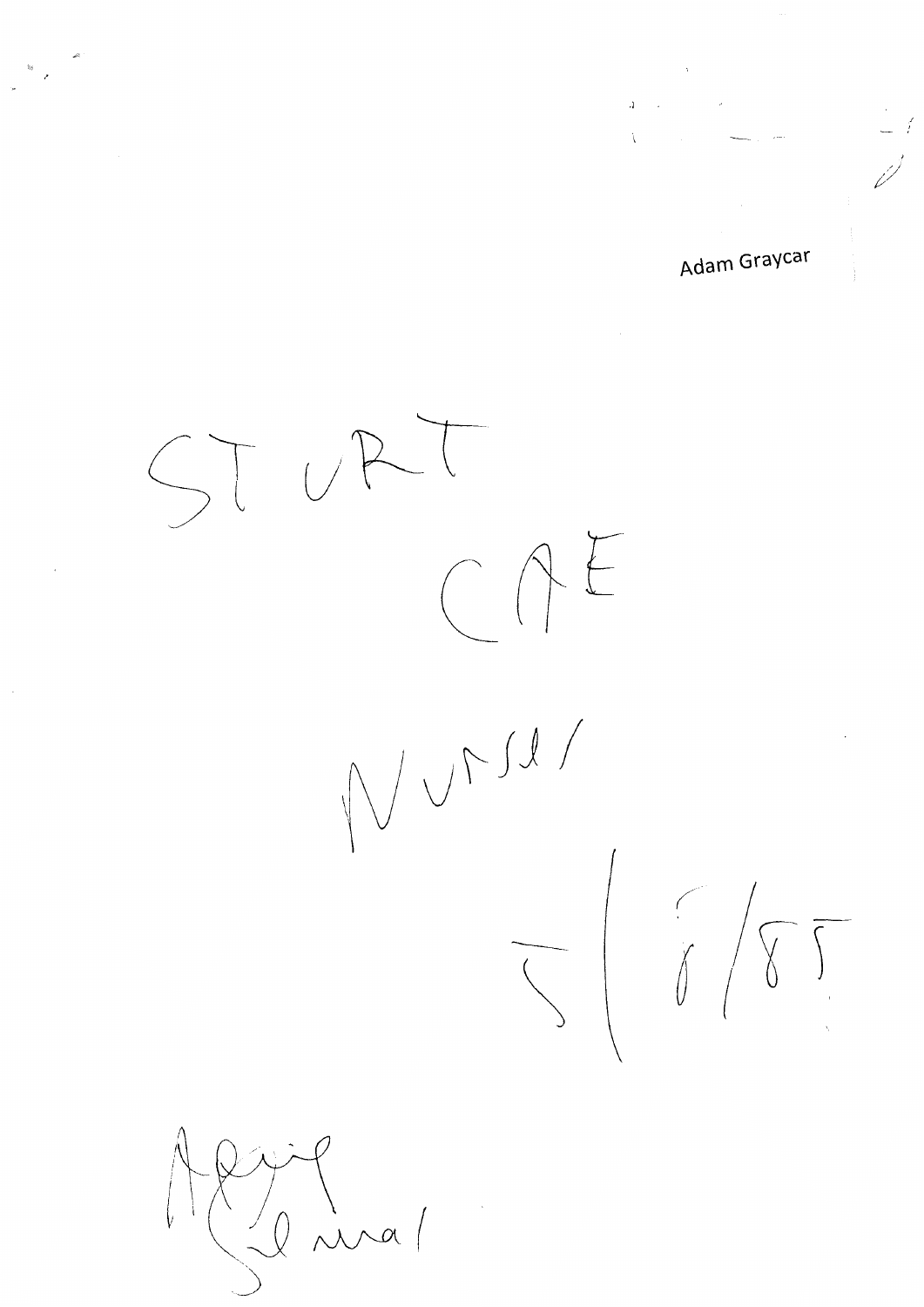abs/ conc

 $\mathbf{u}$ 

 $\sqrt{2}$   $\alpha$   $\alpha$ 

Between July 1, 1980 and June 30,1981, 111,220 Australians turned 65 - that is 305 per day. Approximately 73,000 people over 65 died in the same  $\frac{325}{10}$  is *sy* per day. Approximately 75,000 people over 65 died in the same<br>period, that is 200 per day. Thus our "aged" population increased by<br>caround 21,000 in the year or by 105 per day. When translated into go around  $\mathbf{12.000}$  in the year or by 105 per day. and services and social facilities and supports, this warrants careful policy attention. Elderly people require a wide range of supports, especially income support, health services, housing support and social services. Public resources **which** are allocated are substantial, yet the range of incomes, access to services and housing situation of elderly people is probably wider than for any other population category.

 $\begin{array}{c} \begin{array}{c} \end{array} \end{array}$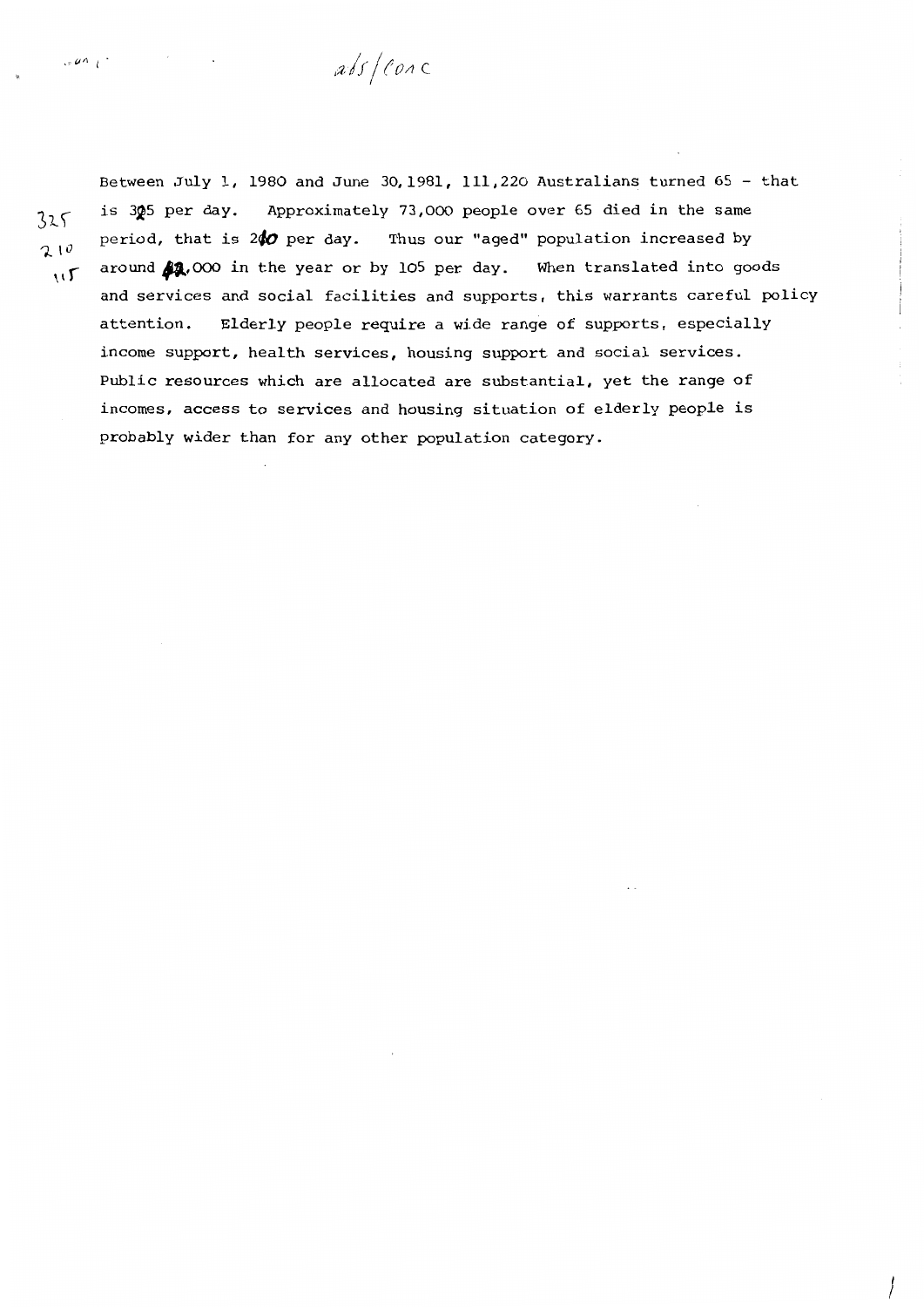Significant and monumental changes have taken place in the recent past in the structure of Australia's population, in the needs exhibited and expressed by the population, and in the methods used to attend to those needs.

Australia's population is ageing slowly. Those aged  $10.0$ 65 and over, who today comprise  $\bullet\bullet$  per cent of the population, will by the year 2001, comprise about 12.0 per cent, and by 2021 about **lf.o** per cent. A dozen wealthy countries in Europe have elderly populations right now, much larger than those projected for Australia even fifty years down the line. We have witnessed, in recent years, a significant decline in age specific mortality rates. Mortality per 100,000 for 75 year old men dropped from 8055 in 1954 to 6600 in 1981. For 75 year old women the drop was much more dramatic, from 5500 to 3501. This mortality drop means a larger population aged 75 and over. Different supports are needed for an elderly population which is mostly aged 65 to 75, compared with one in which a substantial number are aged 75 or more  $-$  and it is this latter situation towards which we are heading.

The slow rate of ageing of the population will still mean a rise in absolute numbers. By the turn of the century 4'\_;1 *p* --1 c(\_ there will be seperther between  $#90,000$ ,000 more elderly people than there are today, but more significantly there will be a change in the age distribution of elderly people. For example, if mortality is down by 1.5 per cent and there is modest migration, between now and 2001 the

*L* 

 $S.A. \frac{14}{16}$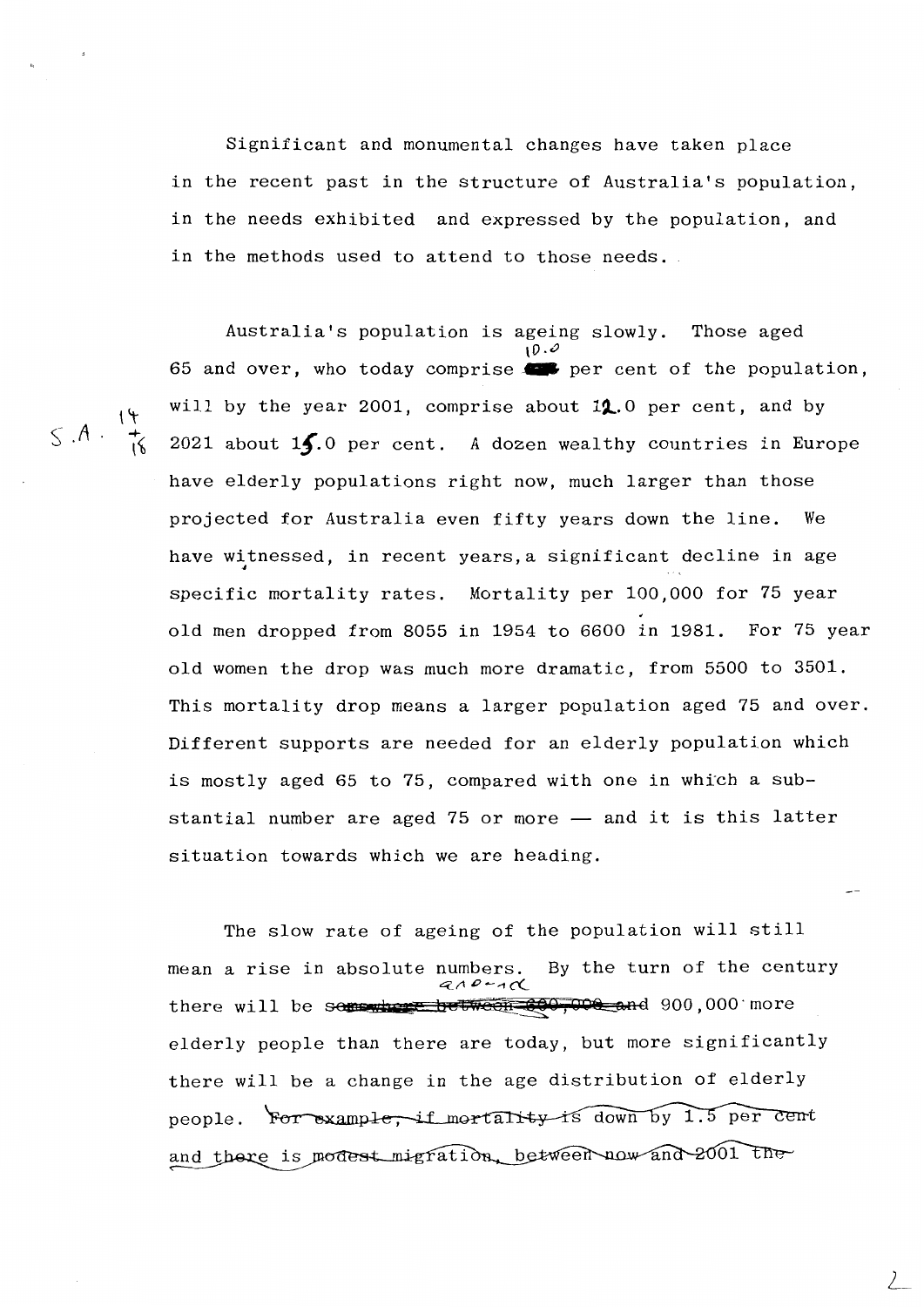$7\mu$  $\lambda$ population will will rise by 31 per cent; the numbers over 65 by 64 per cent; and those over 75 by 113 per cent. Those over 75 who in 1901 comprised less than one quarter of the over 65s, today comprise just over one third, and by 2001 will comprise 47 per cent, just under half of those aged 65 or more.

Most elderly people in Australia live in private residences. 93.6 per cent of people aged 65 and over live in private households and only 6.4 per cent live in institutions (nursing homes, hostels, homes for the aged, etc.). Institutional rates vary by age and sex: 2.1 per cent of men aged 65-74; 2.4 per cent of women 65-74; 8.1 per cent of men 75+; 17.2 per cent of women 75+ live in institutions of various types.

h ur i  $\sim$   $\mu$ 

Rates of institutionalisation are directly related to demographic factors. Having a spouse is the greatest defence against social isolation, public dependency and poverty.  $\uparrow$ 72 per cent of men aged 65 and over have a spouse. 37 per cent of women aged 65 and over have a spouse. There are considerably more elderly women than men, and when we translate the percentages into actual numbers, there were, at the last Census 168,000 elderly men without a spouse, yet 521,000 elderly women without a spouse. At all ages (above 65) the proportion of married men far outweighs the proportion of married women. For example 32 per cent of men over 90 have spouses while only 4.8 of women over 90 have spouses. There

> 7 *)*

2.

 $\alpha$   $\alpha$   $\alpha$   $\beta$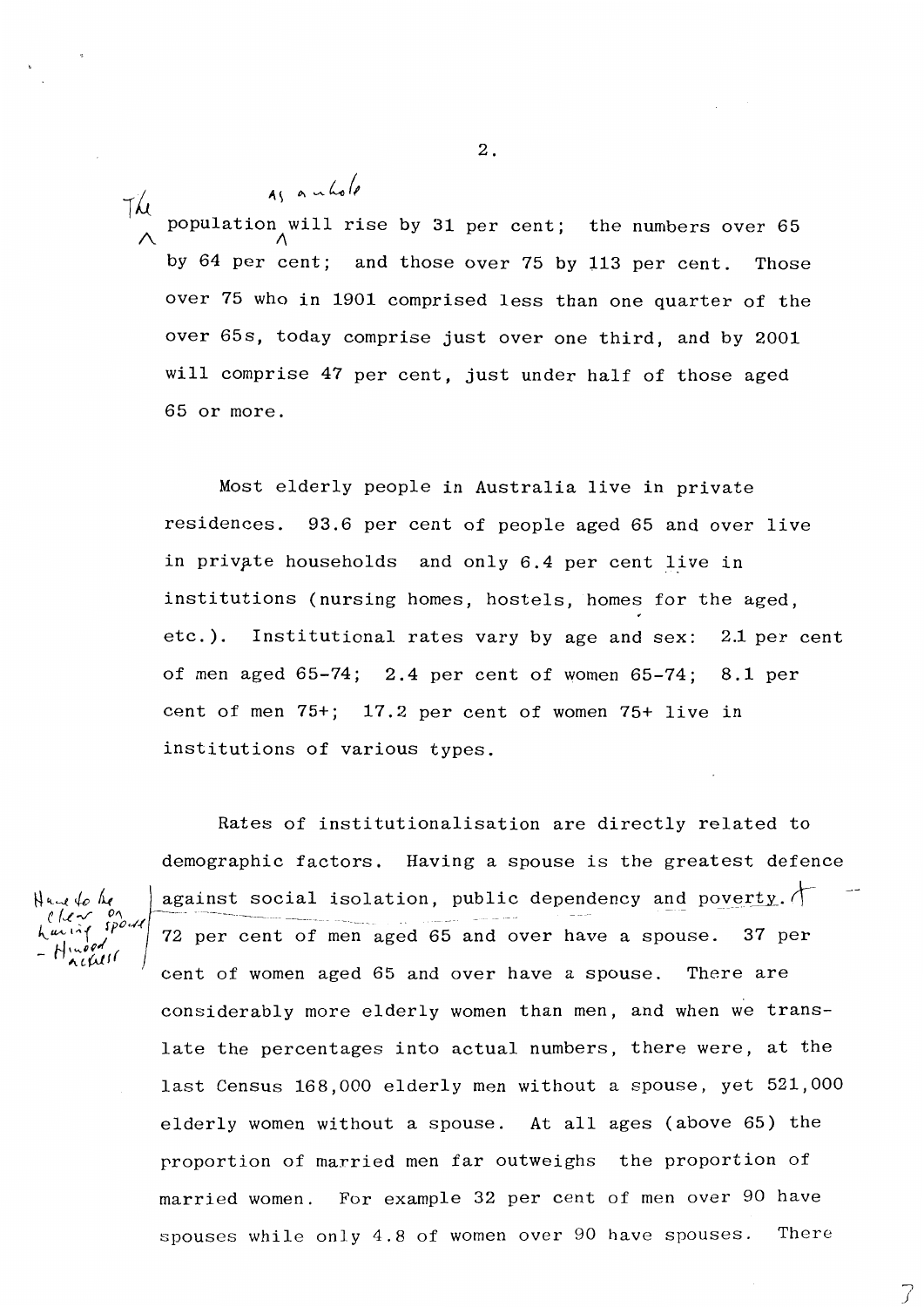has been a significant change in marital status statistics for men since the 1921 Census. In that Census 59.4 per cent of elderly men had wives. Today the proportion has grown to 72 per cent. The proportion of women with spouses has remained constant over the same period. Has the male married rate peaked? Will it keep rising? female married rates  $-$  will they increase? What about What will be the impact of rising divorce rates (these are presently 2.7 per cent and 2.3 per cent for elderly males and females respectively, compared with 1.1 per cent and 0.9 per cent at ' the 1961 Census and 0.2 and 0.1 per cent at the 1921 Census). When developing policies for care of elderly people these demographic changes are of considerable consequence.

Most of the "young-old" are of an age where people are usually physically healthy and mentally alert. Their main problems relate to adjusting to retirement, and in most cases the associated income reduction. Income maintenance and preventive health services are of great importance. The 'old-old', those over 75, are of an age where most people need more than average levels of support from the community. In addition to economic and social dependencies, physical limitations and disabilities become part of the lives of many people.

3.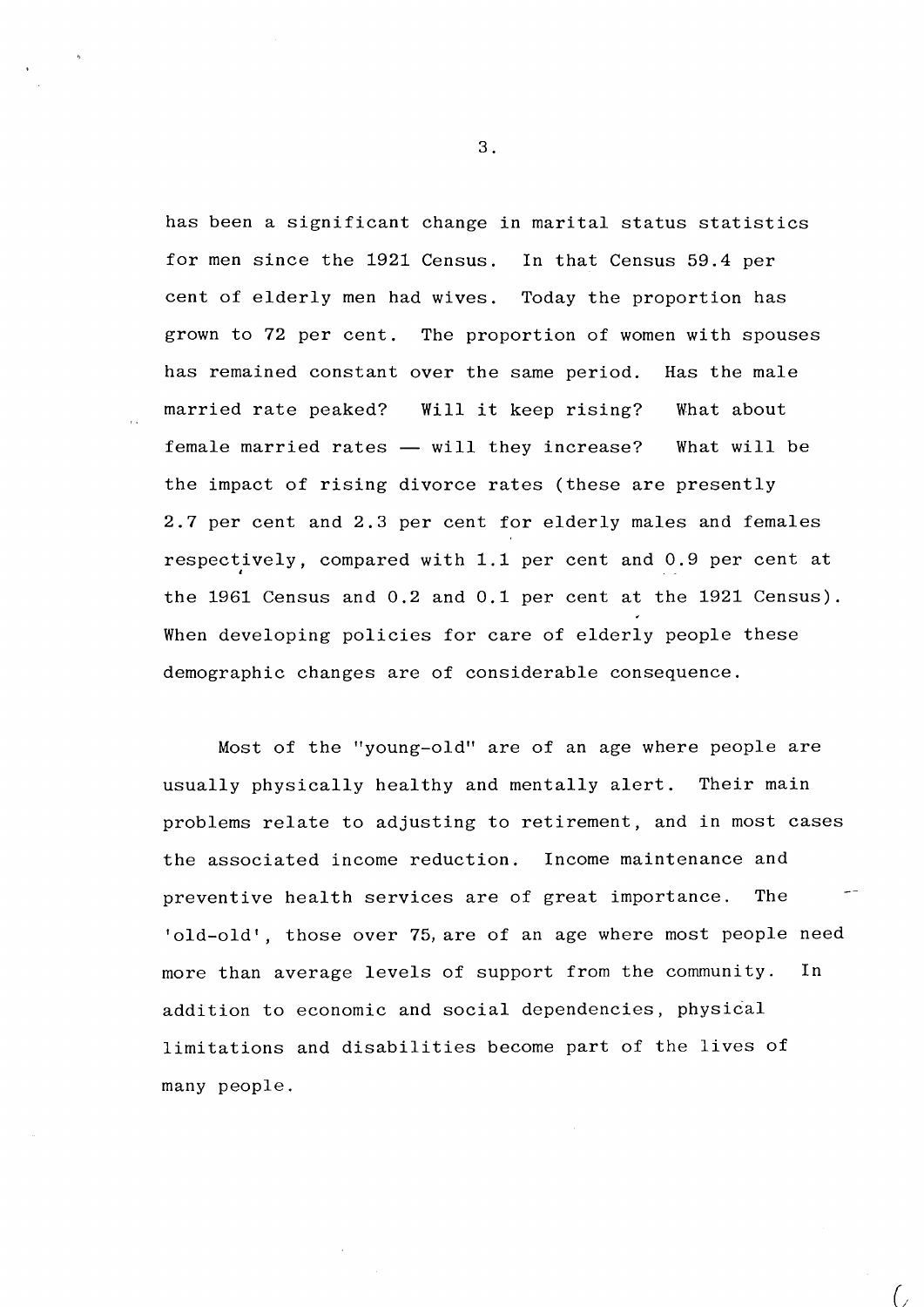Most elderly people with chronic conditions do not live in institutions but live at home with limited or non-existent support. Their lives are characterised by lack of choice and a strong case can be made for policy intervention to provide for alternatives. Approximately 150,000 elderly people in Australia live with their adult children. Not all are fully dependent, but a great many are, and their accommodation circumstances are a result of a lack of choice and/or an utter abhorrence of institutional care.

The Commonwealth Government, however, directly or indirectly helps keep a roof over the heads of approximately 200,000 elderly people at any one time, or 13.7 per cent of those aged 65 or more. There is, however, an imbalance between Commonwealth support for institutional and noninstitutional care. For every dollar the Commonwealth Government spends on services for elderly people at home, it spends approximately 10 dollars for elderly people in institutional care. Yet almost 15 times more elderly peoplelive at home than live in institutions. Rutting of the princessly, 6 Bs - dinner park,

Given the very strong emphasis on institutional care, two issues need attention. First, how can the mismatch between institutional care and home support be ameliorated. Second, if the balance is rectified, what are the issues involved in ensuring a strong formal support system rather than a highly pressured and grossly inequitable informal support system.

4.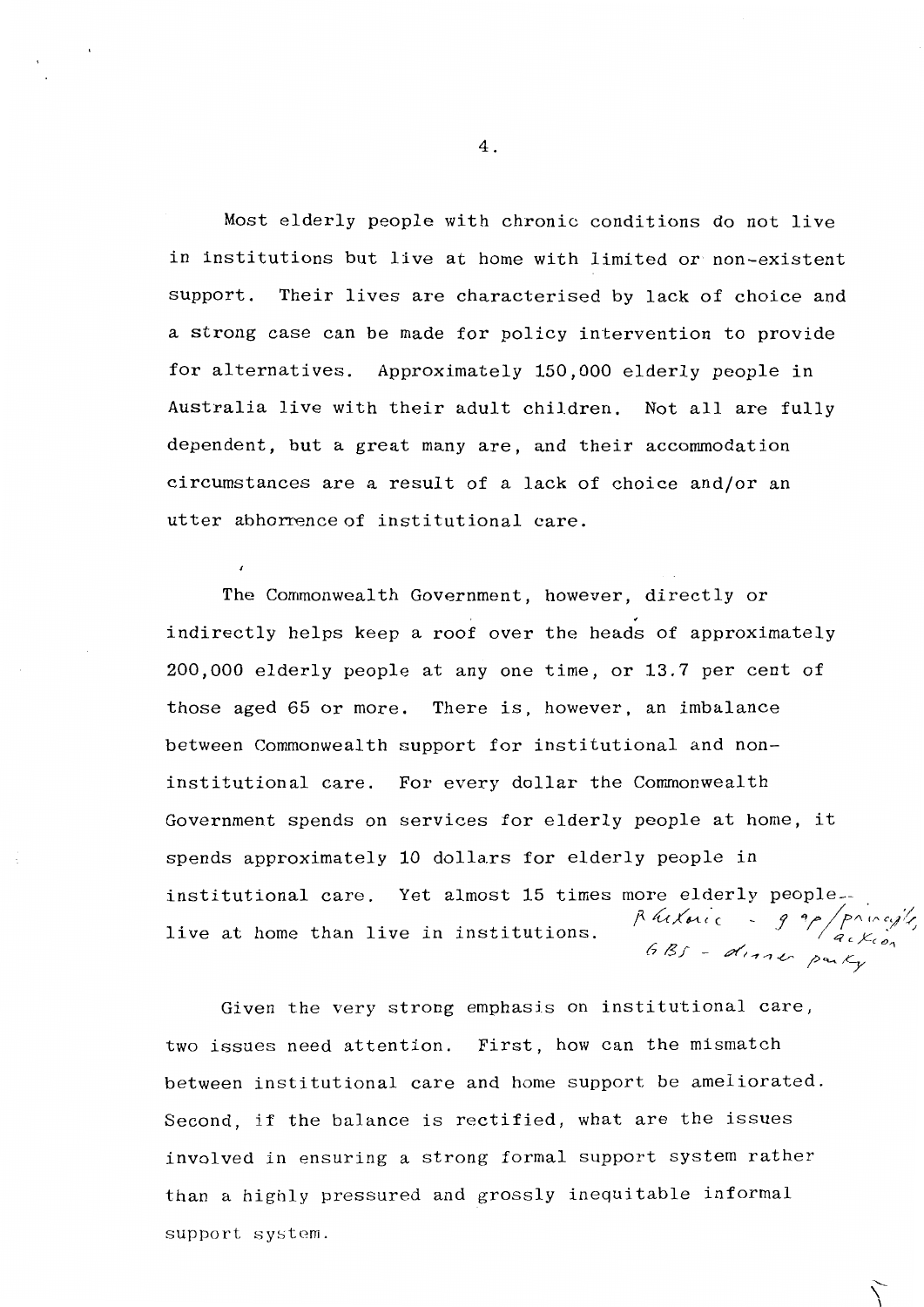While demographers argue about the extent to which the population is ageing, and about dependency ratios in years to come, the key issue is really why ageing is seen as a problem in the first place. In the second place, the question of for whom is it a problem must be raised; and third, what interventions are appropriate to deal with the situation. *fl* tC ~ *,,,,\_l.,e* - *CA.* 11/µ *1v /''-('* 

 $Chuchu$ 

 $\Delta$ *n l*  $\pi$ 

Ageing is seen as a problem because a situation of dependency can be identified. In earlier times when life expectancy was lower and the proportion of older people smaller, it was regarded as quite an achievement to have survived to old age, and status and prestige were accordingly granted. To-day, with one in ten over sixty five and the prospect of one in seven over sixty five within two generations, prestige is diminished and novelty value has disappeared. The older person's reputation as a repository of knowledge and fount of wisdom has been eroded by modern education and technology. The Henderson Report found that before housing costs were taken into account, almost one quarter of elderly income units (The high rate of home ownership among elderly people were "very poor". reduces this proportion to about 8%, but this still represents many tens. of thousands of people falling below Henderson's very stringent line.

 $a\ell$   $\sim$   $i\ell$ 

...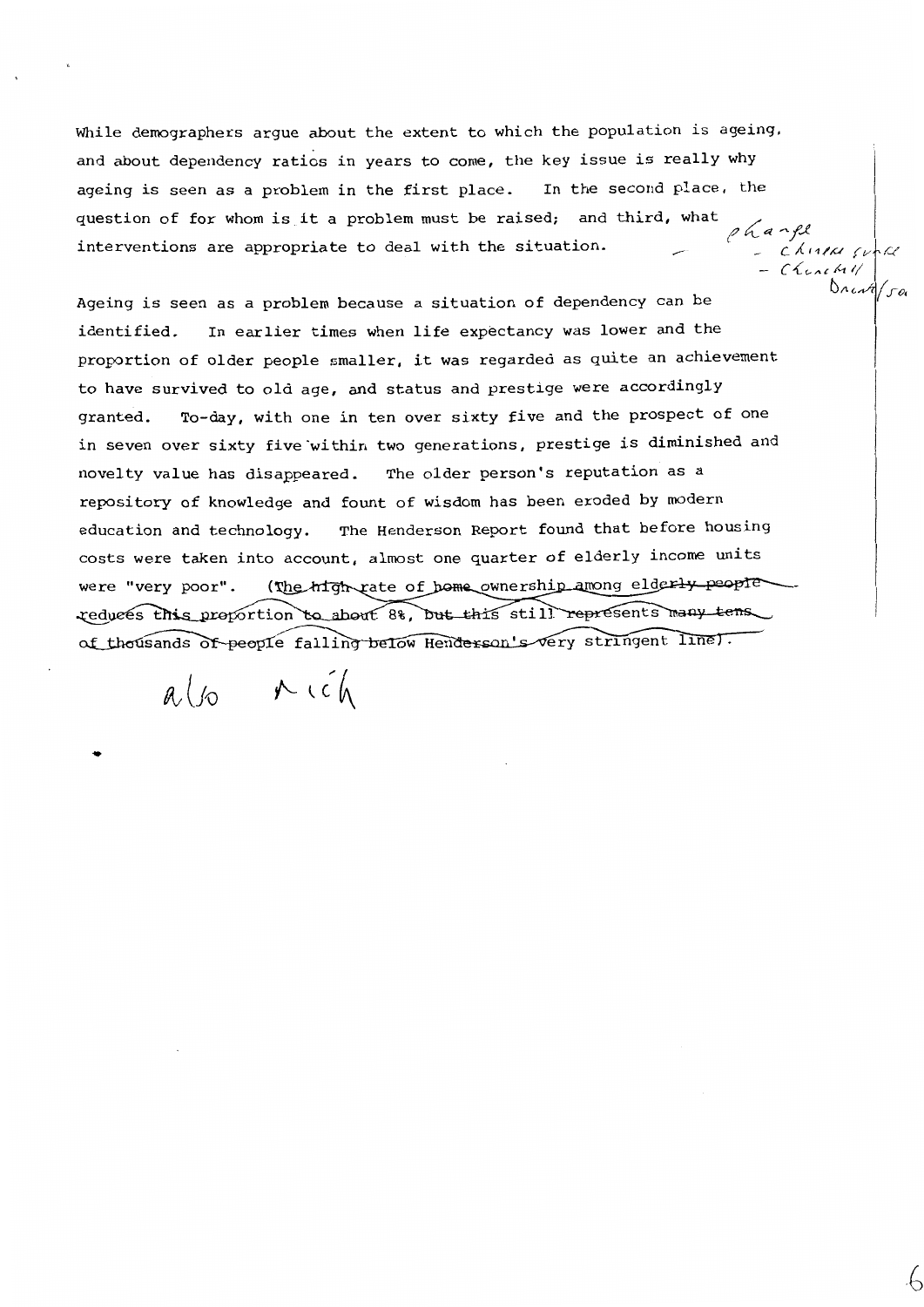In addition to economic and social dependencies, physical limitations and disabilities become part of the lives of many people.

Ageing therefore can be seen as a problem if transitional periods are used as a means of creating, for elderly people, and for the society they live **in,** <sup>a</sup> situation of exclusion from the mainstream of life. To maintain high rates of inclusion requires a substantial public intervention, and of course there is a price to be paid. If we turn to the second question, for whom is ageing a problem, we can identify three parties whose situations are affected. This is not to say that ageing actually is a problem for all concerned. First of all there are the elderly people who are excluded from the mainstream of life; second there are the relatives who may find themselves in time consuming and expense producing caring arrangements; third there < x san i PA *,fov~tiare* taxpayers and politicians who maintain that elderly people cost too much.

Our third question, what interventions are appropriate to deal with the situation, is primarily a political question. There has been no shortage of political controversy lately about the degree to which government should provide support to elderly people. Arguments about whether age pensions should be provided on a universal basis, whether elderly people should receive health care and housing support at less than market rates are perpetually in the political arena. Age pensions, for example, are paid to women over 60 and men over 65 - almost l.f million people (including 30,000 who receive wife's allowance). This is about three quarters of the population in the eligible age groups. The cash cost is around  $\oint$ .  $\oint$  billion per annum slightly under half of the social security budget and about 11% of the whole of the Commonwealth Government's budget. In addition there are expenditures on social, housing and health services.

/

As the rate of economic growth slows down, competition for resources becomes more fierce and the legitimacy of the "non productive" sector is increasingly questioned. Accepted and potential interventions come under greater scrutiny and the politics of backlash is evident amidst arguments about "responsible government spending", "excessive taxation", "system overload", "family responsibility" and so on. One long running argument is to suggest that the government is replacing the family as a primary care agent. To rectify this situation and to save public funds, one solution offered is a

 $-4$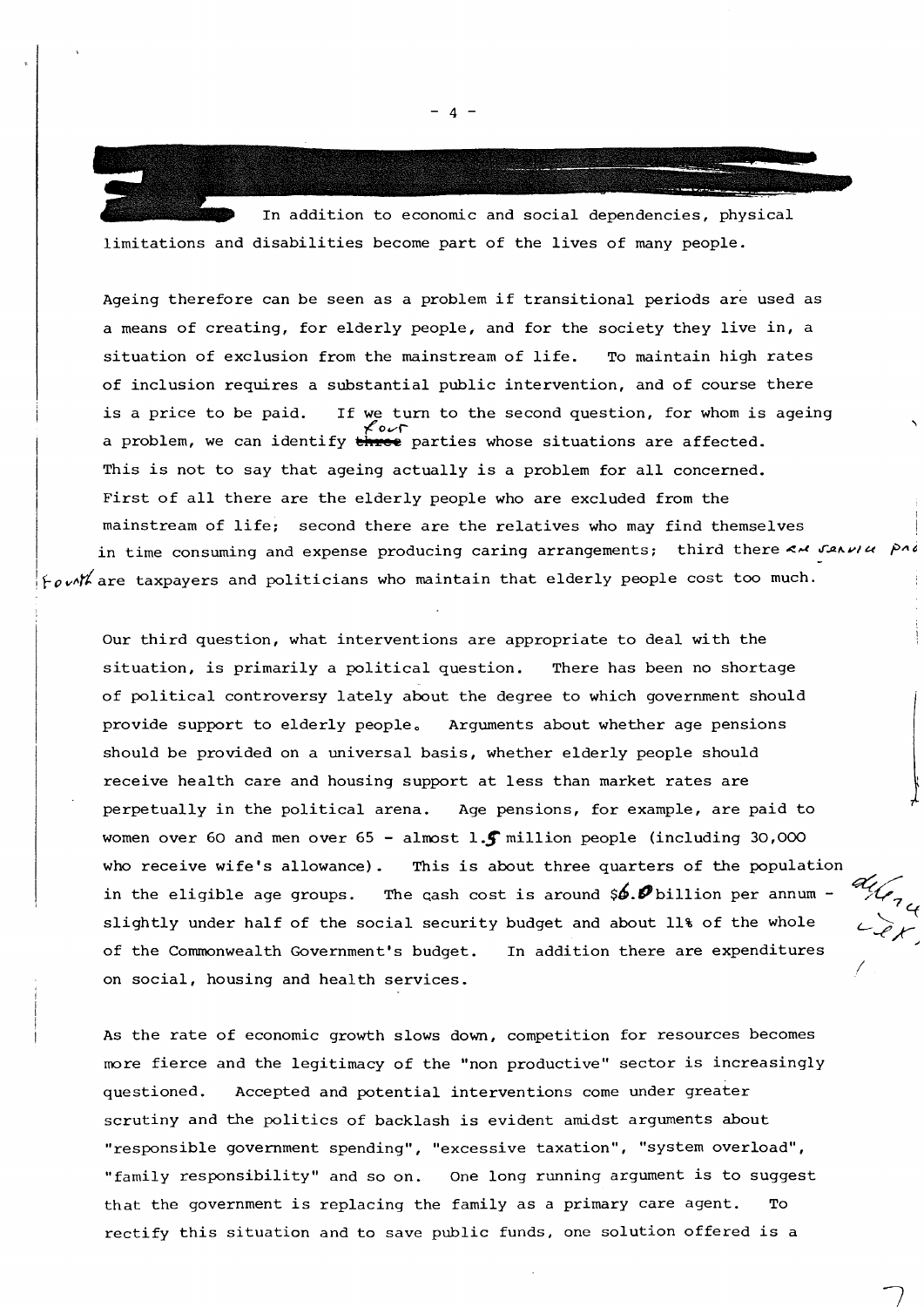.<br>:<br>: . . diminution of publc services and a thrusting upon the family of greater responsibility for a primary caring function.  $o'$ f the "problems" associated with ageing are largely political. It can be arqued that many  $b$ ip Justa $''$ n,1 *po(* -

 $e$ con po

Defining what we mean by "old age" or "aged people" usually involves drawing an arbitrary chronological line. The first social scientist to publish a comprehensive study of aged persons in Australia, (Bertram Hutchinson) did so as recently as 1954, and in that study he developed a working definition which went like this :

:,

"old age begins at the point in an individual's life whenshe ceases to perform all those duties, and enjoy all those rights, which were hes during mature adulthood, when the begins to take over a new system of rights and duties. There is no particular year at which this process begins for all individuals, for its onset will vary quite considerably according to the family setting of each person".

From a policy or planning perspective this makes for a fairly amorphous target, and any specification of targets involves making a judgement on who is to be included and who is to be excluded.<br>Social policy is about interventionist activities which attempt to alter

life chances. It is about a theory of benefits and their distribution, and in determining the distribution or redistribution of our social resources a conflict situation develops, and with it arguments about the relative responsibilities of "the state" "the taxpayer" "the family" "individuals" as if they were all discrete categories rather than integrated entities.

The basic social policy issues of how targets are set, of how strategies are planned, of how resources are allocated and of how results are assessed are primarily questions of values. Rarely does a (Federal) parliamentary sitting day go by without some Members telling us that we in Australia can not afford our welfare bill - that the taxpayer is being bled dry by people who cannot or will not provide for themselves and who thus have become dependent on the state. Yet dependency is not something that people seek out - people do not choose to become dependent - rather dependency is socially structured and created, and the social consequence of ageing is cumulative exclusion of a significant number of people from income, jobs and meaningful roles in society.

 $-5 -$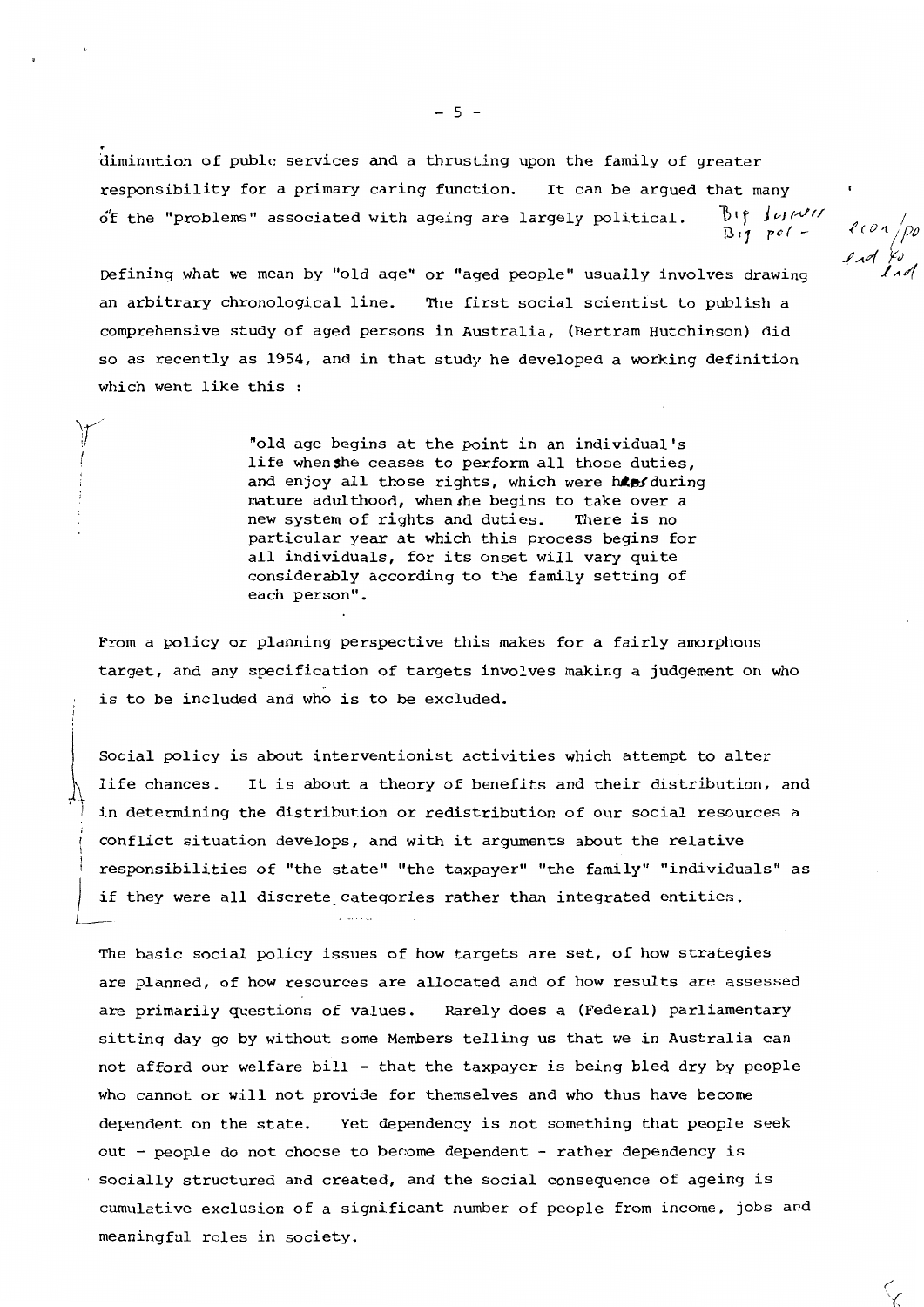We must note however that physiological and psychological changes do not occur consistently in the aged population, but as they do occur, they are sequential, and irreversible. The dependencies associated with ageing are chronic rather than transitional, and it is the way in which our socio-economic and sociomedical system affect these dependencies which tells us how effective our social policy is.

Through the Departments of Social Security, Health, Veterans Affairs, and Housing and Construction the Commonwealth Government allocates somewhere  $\sim$  0  $\sim$ between \$5.8 billion and \$7.3 billion per annum for services for elderly people. This is **between 15% and** 18% of Commonwealth budget outlays. Now, o<br>some critics might argue that elderly people who constitute <sup>06</sup>% of our population, yet receive  $\frac{1}{2}$  18% of Commonwealth budget outlays, are getting more than their fair share. Any analysis of the data which illustrates the mantle of disadvantage which envelopes elderly people, in particular elderly women, will show that this is not so. But this is the very crux of social policy - planned intervention to allocate and redistribute resources in society. A political battle of competing interests - against a backdrop of social values, stated and unstated goals, and specific resources, determines our social policy outputs.

After a White House Conference on Ageing in the United States ten years ago, Richard Nixon announced a new national policy towards ageing and the aged. He specified four major goals

- 1. assuring an adequate income
- 2. assuring appropriate living arrangements
- 3. assuring independence and dignity
- 4. assuring institutional responsiveness and a new attitude towards ageing

Having these goals spelt out does not guarantee political action. It does, however, contrast with the situation in Australia where we have never had clearly articulated national policy goals, nor any overall national policy on ageing. The Americans have legislation in the form of an Older Americans Act which attempts to deal comprehensively with the elderly population. The Act, passed in 1965,was initially designed to stimulate the development of needed services for the elderly. Massive co-ordination problems have since emerged with eighty federal programs providing or financing services. These involve twenty three different federal agencies in seventeen departments each having

- 6 -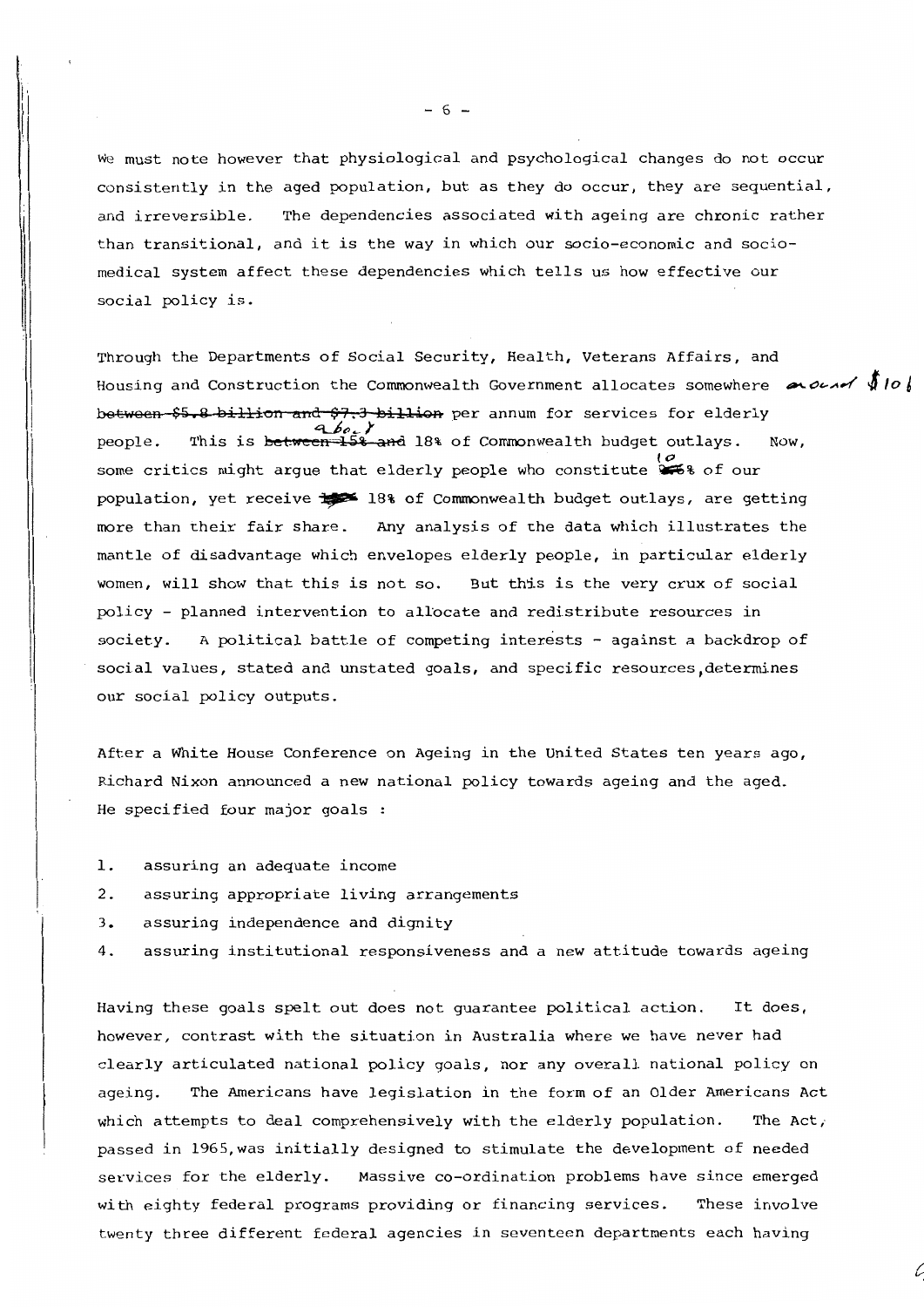separate authorizations and appropriations. The U.S.A. of course, is not alone in having co-ordination headaches, as Peter Sinnett's comments belowindicate. 9 rould till *jour hair-raising stown has* 

Despite our lack of national policy goals, we do have a plethora of services delivered by quite a range of instrumentalities.

- Income maintenance services are designed to ensure a basic regular income. In the public sector there are age pensions, fringe benefits, and various allowances and concessions. In the private sector there are private pension schemes and also certain concessions.
- Health services are geared, not only to elderly people, but to the whole population. Elderly people, however, are greater users of medical services than all others except children under 5, and they are the greatest users of hospital services. Health services cover a wide spectrum of government provided services, services provided by non-profit bodies, services provided on a commercial basis; and the debates about financing health services have filled our Hansards and our newspapers for much of the past decade with no sign of easing up.
- Accommodation services have been developed to provide both residential institutional and self-contained accommodation. Government funds provide self-contained accommodation directly through Housing Commissions, and residential care facilities in certain nursing homes; government subsidises non-government welfare agencies in their provision of selfcontained units, nursing home beds and hostel beds; about 8% of elderly people rent in the private market, and for developers there seems to be a boom in building for the affluent elderly. A significant number of elderly people (see below, p. 10) live with relatives.
- Domiciliary services are provided to support people who wish to live in their own homes. If successful, the services will help keep people in a familiar environment, keep them out of more expensive institutional care and improve their quality of life. Services such as home help services, home nursing services and meals on wheels are provided under a wide variety of auspices - sometimes by government, sometimes by nongovernment non-profit welfare agencies, sometimes by commercial enterprises and sometimes by volunteers, neighbours, friends and family.

*(J* 

 $- 7 -$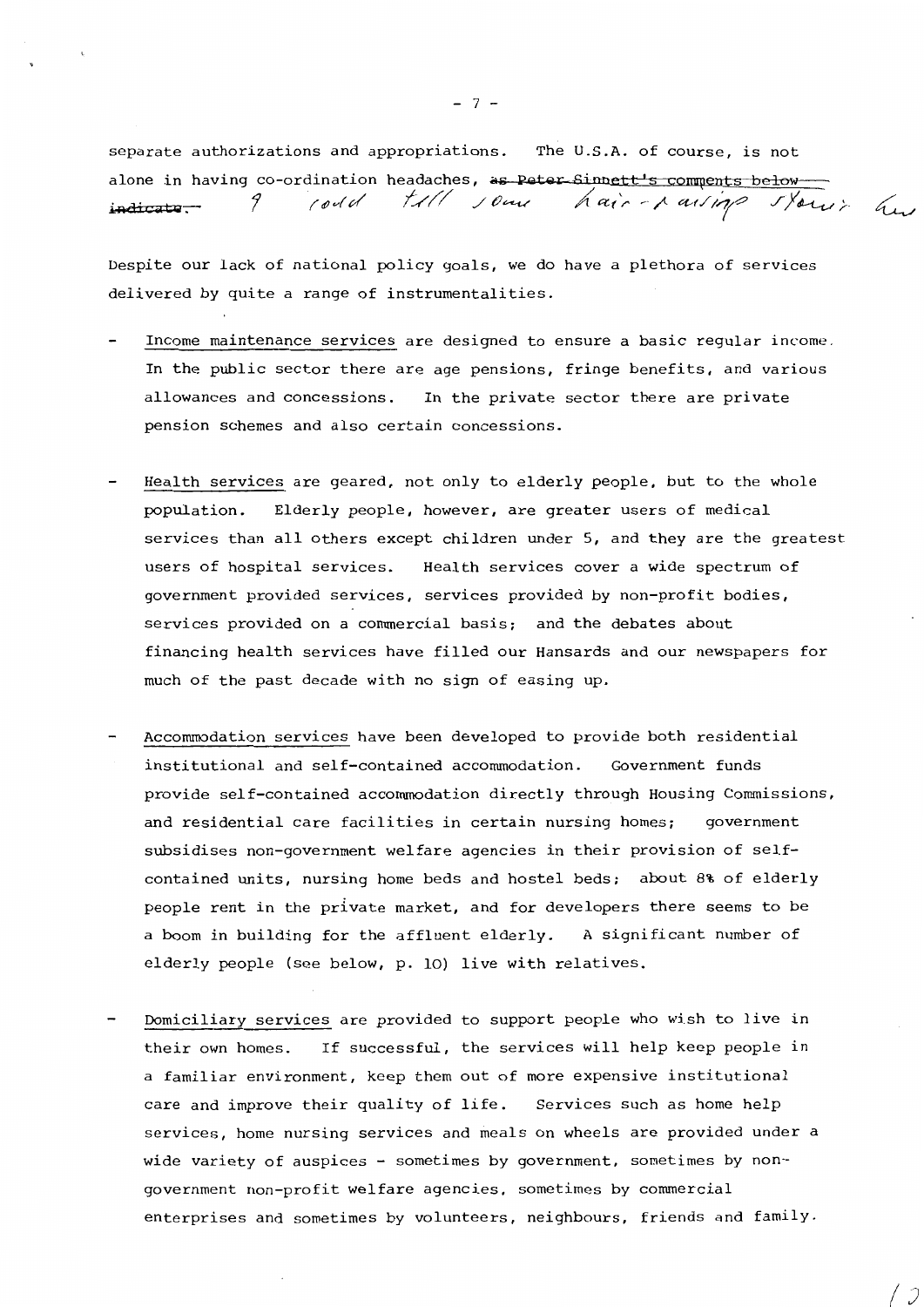I have outlined these services, not so we can now assess them in terms of adequacy, equity, or efficiency, but rather to illustrate that provision cuts right across our social institutions and right across our society. In the rough description just given we can note four major systems which deliver services to elderly people.

First, there is the statutory system. This comprises government provided and operated services. They may be costly, but in their favour is the argument that they can provide on a universal basis - they are publicly supported by the majority of the population who are notin need, so that a minority of the population, who are in need, can receive services.

Second, there is the commercial system. There services are bought and sold at a price that the market will bear. Apart from most housing, there are few pure commercial services - most medical and hospital services are subsidized, though at the top end, private nursing home and private nursing services have a commercial market.

Third, there is the non-government welfare sector - sometimes called the voluntary sector. This is a large and complex web of organizations varying in size, scope, activity and interest. It is too diffuse to be regarded as a unified sector. Our research has identified 37,000 NGWOs in Australia, of which 4,000 deal with aged people. There are complex funding and service arrangements between NGWOs and government.

Ii . i

> $\mathbf{u}$  $\mathbf{r}$

Fourth, there is the informal system of social care. The help and support that family, friends and neighbours give one another is so often just taken for granted that it seldom enters discussions of service provision. We have no way of estimating the extent of informal help, but we are presently conducting studies on family care of elderly people and on volunteer activity. Informal supports include provision of care in the home of dependent and disabled people, young and old; transfers of material resources within families; provision of advice and psychological support in coping wih difficult situations.

These four systems, the statutory, the commercial, the non-government agencies, and the informal, intervene to provide supports, primarily to limit dependency. There are, of course, important value questions about where the responsibility lies. Should individuals be responsible for their own health and welfare?

 $\frac{1}{2}$ 

 $- 8 -$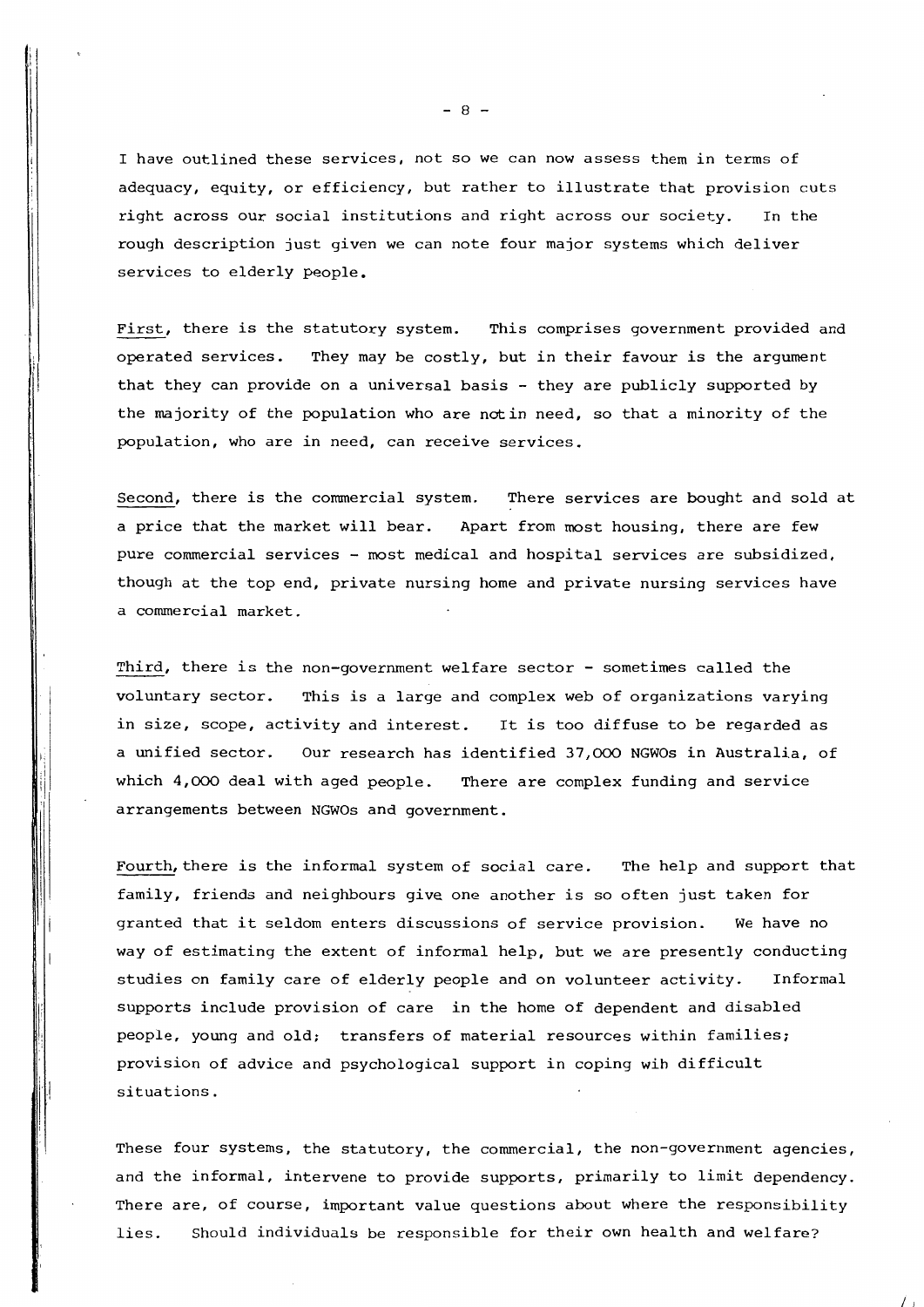How far must a situation deteriorate before government should step in? Should the state be primarily responsible for all risks? Should families<br>care for their dependent members? What if elderly people have no family,<br>or if their family does not have the resources to play the caring role? care for their dependent members? What if elderly people have no family, or if their family does not have the resources to play the caring role? *(* \ ,r /4 *I}* ,,, *µ* **,(,,<,({/A/"** 

Responsibility is a matter of balance, and can be discussed only in the light  $\overrightarrow{C_{\ell}}$ of the characteristics of the population in question and the nature and  $\frac{1}{\sqrt{m}}$ extent of their dependency.

If we just look at the Australian population for a moment we find that about I. The position is the population. So years<br>**1.**T million people are aged 65 or more -  $\frac{1}{2}$  of the population. 50 years ago the proportion was  $6.5%$  - in 50 years time it will be around  $15.5%$  about the rate which prevails in most of Europe to-day. Over this century life expectancy at birth has increased from 47 to 70 for males.and from 51 to 77 for females. Elderly people have less income than people in the population at large. 72% of elderly men earn less than half average weekly earnings, 92% of elderly women earn less than half A.W.E. For most (82% of those over 70) the main source of income is the age pension. One quarter of their income goes on food, 15% on transport and 12% on housing. Elderly people however travel less, make fewer daily journeys and one could argue that this is a form of exclusion from many activities. 70% of elderly people own their own homes and this proportion is declining. In the past 5 years the proportion renting in the private market has doubled - from 4% to 8%. On the health front, 77% of elderly people report one chronic condition, 50% . report two. **A** very small number are bedridden, but 6% are housebound and a further 10% need assistance in getting out of the house. There has been a dramatic shift in labour force participation rates and in the past 15 years the percentage of males aged 65 and over in the labour force has declined from 23% to 11% - this applies to both full time and part time participation rates, and it is important when one considers the important role that part time work can play in the lives of elderly people.

As noted earlier, 35% of those over 65 are aged 75 or more. At the turn of the century the proportion was 25%. Most old people are women, of those over 75, 60% are women, 40% are men - as ages go up so does the proportion of women. Most men have a spouse. Most women do not. 65% of men over 70 have a spouse, but only 27% of women over 70 do. Widowhood and living alone are of greater significance for the more numerous female population.

 $\sqrt{2}$ 

- 9 -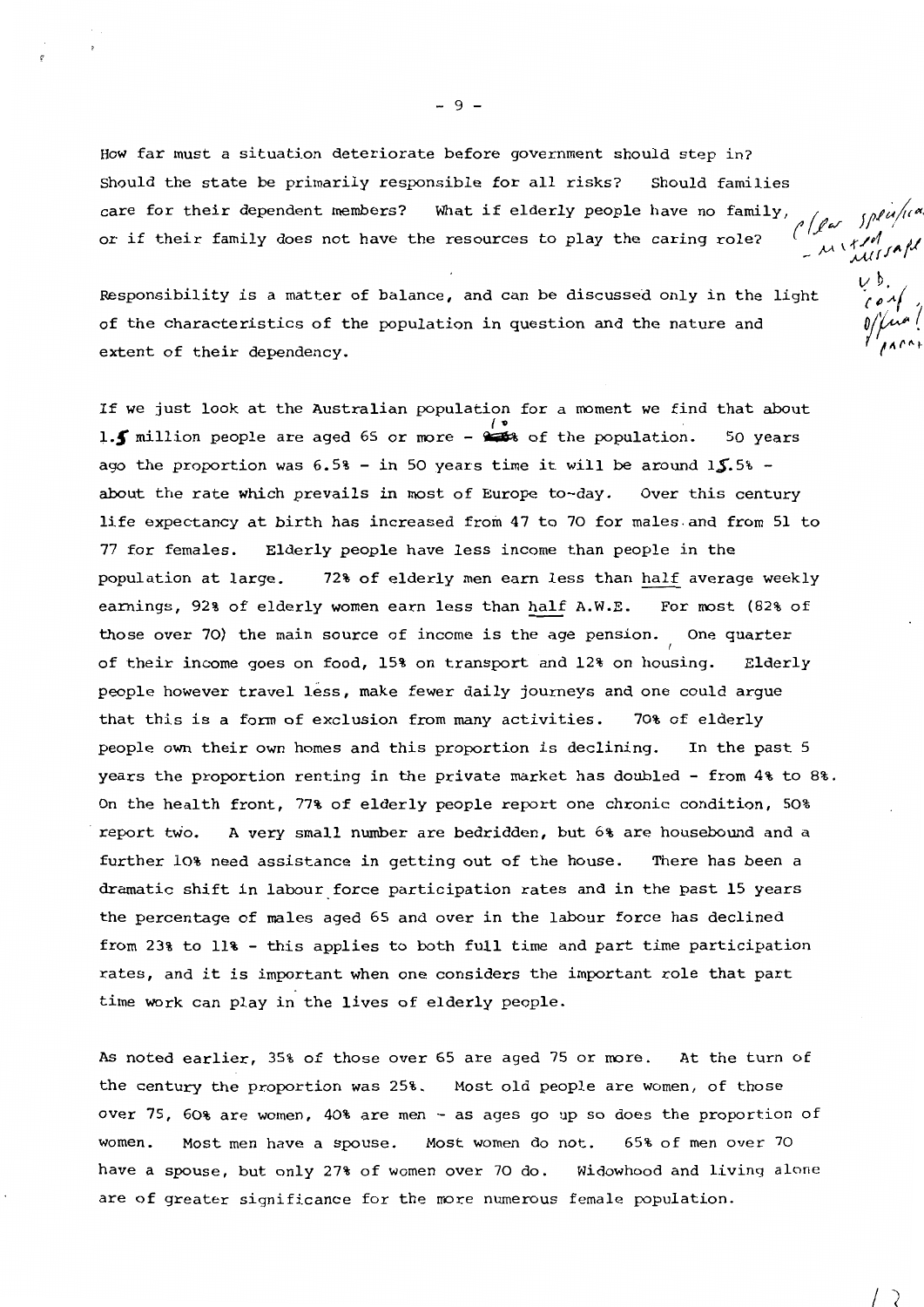Around 89% of males and around 82% of females aged 75 or more in Sydney live in private dwellings. The remainder live in nursing homes, homes for the aged, or hospitals. Of those in private dwellings living arrangements of males and females differ dramatically.

|         | living<br>alone | living<br>with<br>spouse | living<br>with<br>relatives |
|---------|-----------------|--------------------------|-----------------------------|
| Males   | 20              | 60                       | 20                          |
| Females | 42              | 16                       | 42                          |

## Percentage distribution, persons aged 75+ in private dwellings in Sydney (approximates)

Slightly more people over 75 live in institutional settings than with relatives. Before jumping to conclusions that families no longer care for their elderly it is important to note that families often simply do not have the capacity to provide adequate care.

Care is needed if elderly people find themselves in a state of dependency. As I said before, dependencies of ageing are chronic rather than transitional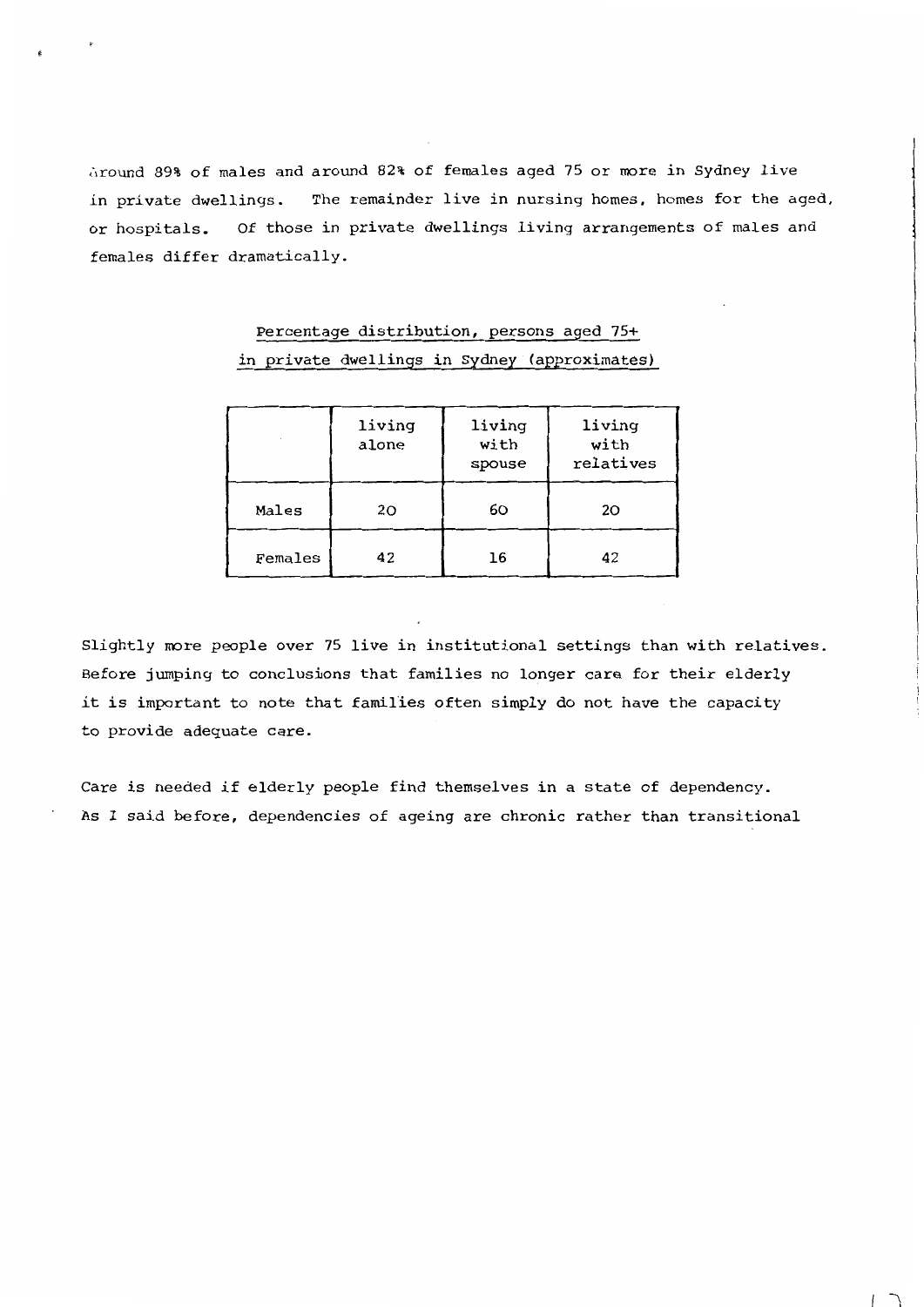The care task is becoming longer and harder, and there has developed a special need to integrate statutory and non-statutory services as supports for those providing care. Without these supports, the dependent people who are being cared for will increasingly be cared for **by family members who themselves will be locked into states of dependency.** 

 $\overline{\phantom{a}}$ 

4.

We have heard a lot lately about families abdicating their responsibility to care for their elderly members. What evidence there is suggests that the families are not at all abdicating their responsibility, but rather they are under enormous pressure because their capacity to deal with and provide adequate care for elderly dependent relatives is diminishing. Advocates of family care often assume that caring presents little difficulty for the family, and while caring for an elderly relative can be a positive experience, what is ignored are the many accompanying stresses and costs related to the caring role. The day-to-day responsibilities of care usually fall on one person - generally a spouse, a daughter, or a daughter-in-law. Most families continue to care for elderly relatives until a crisis point is reached where there no longer exists any alternative to institutionalising their relative. Usually the decision is made as a last resort after the family has exhausted both coping abilities and resources.

A SAN DI SAN DI SAN DI SAN DI SAN DI SAN DI SAN DI SAN DI SAN DI SAN DI SAN DI SAN DI SAN DI SAN DI SAN DI SA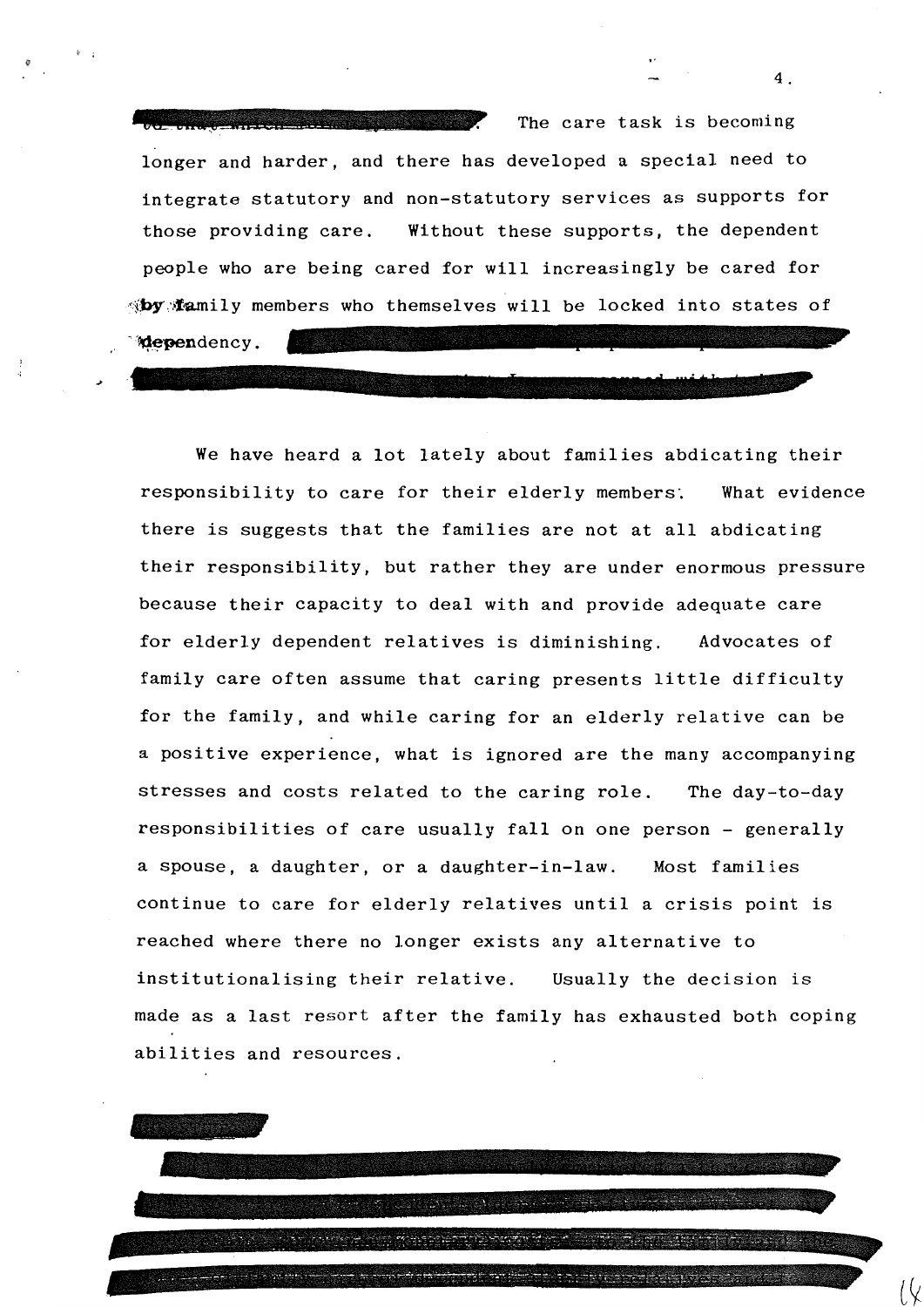The carers themselves felt a strong sense of obligation towards their elderly relative and accepted the caring task because and in general they loved their relatives believed the family has responsibility to care and they loved their parents. We also identified a lot of pressures on the people who were performing caring functions.

The carers by and large felt themselves fairly isolated. Few had anybody to provide any periodic relief when it was required. Those who had husbands and children found them generally supportive, but very often the support was only verbal and did not translate into action. Many of the carers themselves had health problems. When ill, they had no option but to continue offering care. 60% had not had a holiday for years. They resented their loss of independence and the decline in their health which was caused by stress. Also they experienced great anxiety - on the one hand they felt they could not leave their elderly relative for any length of time and on the other hand some felt that they were neglecting their responsibilities to other family members. Some felt a tremendous emotional drain on themselves and one said to us "at 80 I'm going over the  $Gap - I$ couldn't put my kids through this".

ىقى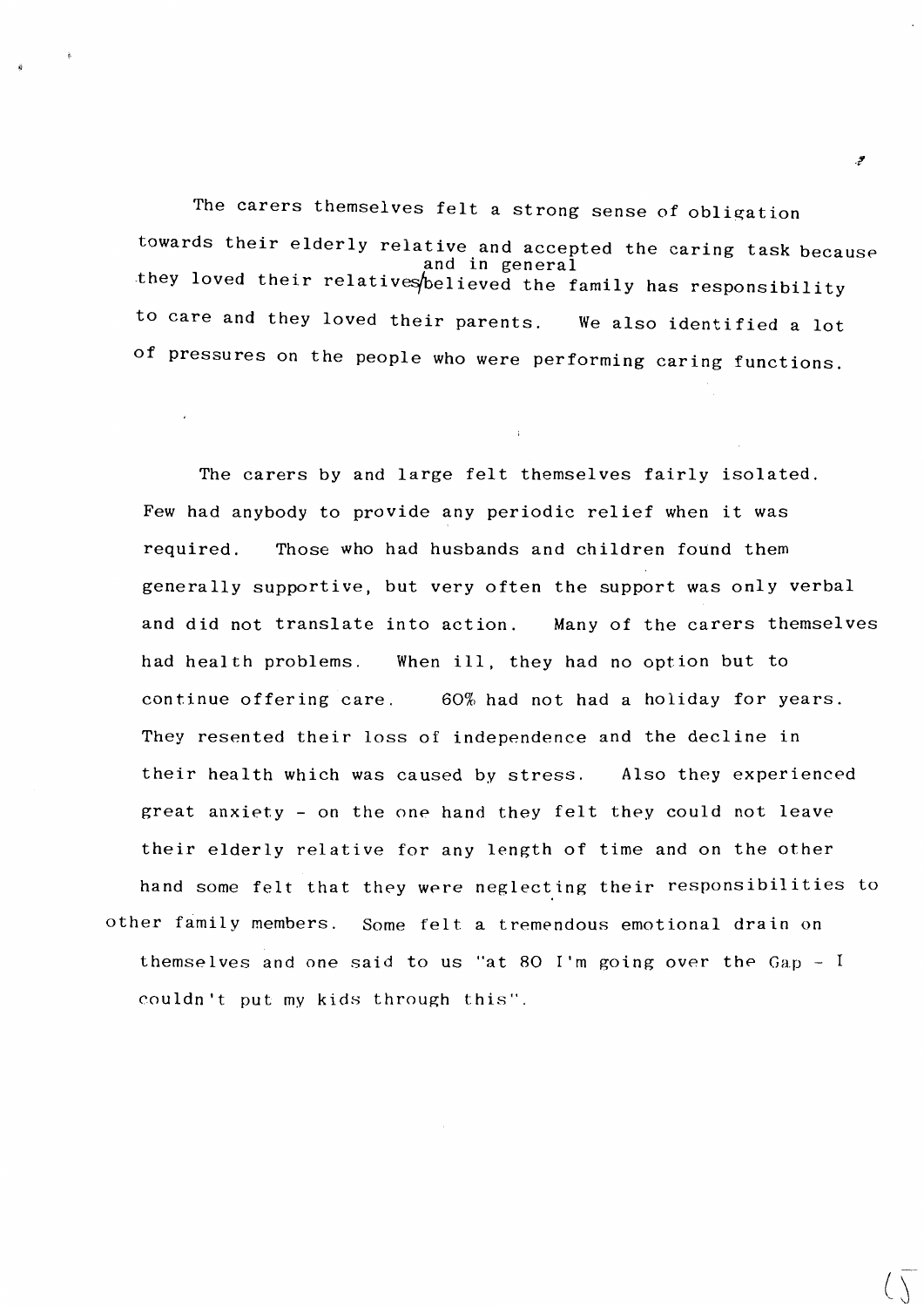Overall, the research found that the carers :

- had less time for recreation and leisure activities

- had less time to complete housework and allied chores

- were less able to relax and sleep at night

- were apprehensive about their growing older

**In addition to a decline in emotional state of the carers, the** three negative features which stood out dramatically were :

- loss of independence for carers

- loss of privacy/intimacy within the family

- tension/disruption of family life.

Surprisingly, 82% reported that caring did not present them with rinancial difficulties, even though our sample was predominantly  $\alpha$ -income and 56% had as income only pensions or benefits.

'\<br>... We collected a lot  $\overrightarrow{or}$  data on income, housing, and employment, and these appear in the published report and will not be dealt with here. Rather than go through the great mass '\ of data we have, I want to mention only three items of interest. formal supports, informal supports. and reasons for giving up care.

We all know that domiciliary services are stretched to the limit, yet surprisingly we found service usage quite low. Our sample was biased in that we obtained it from home nursing services, yet apart from home nursing, the service mostly used '· was Day Care Centres, used by 31.% of the sample. The only others to reach double figures were respite beds (15%) and

8.

*(l*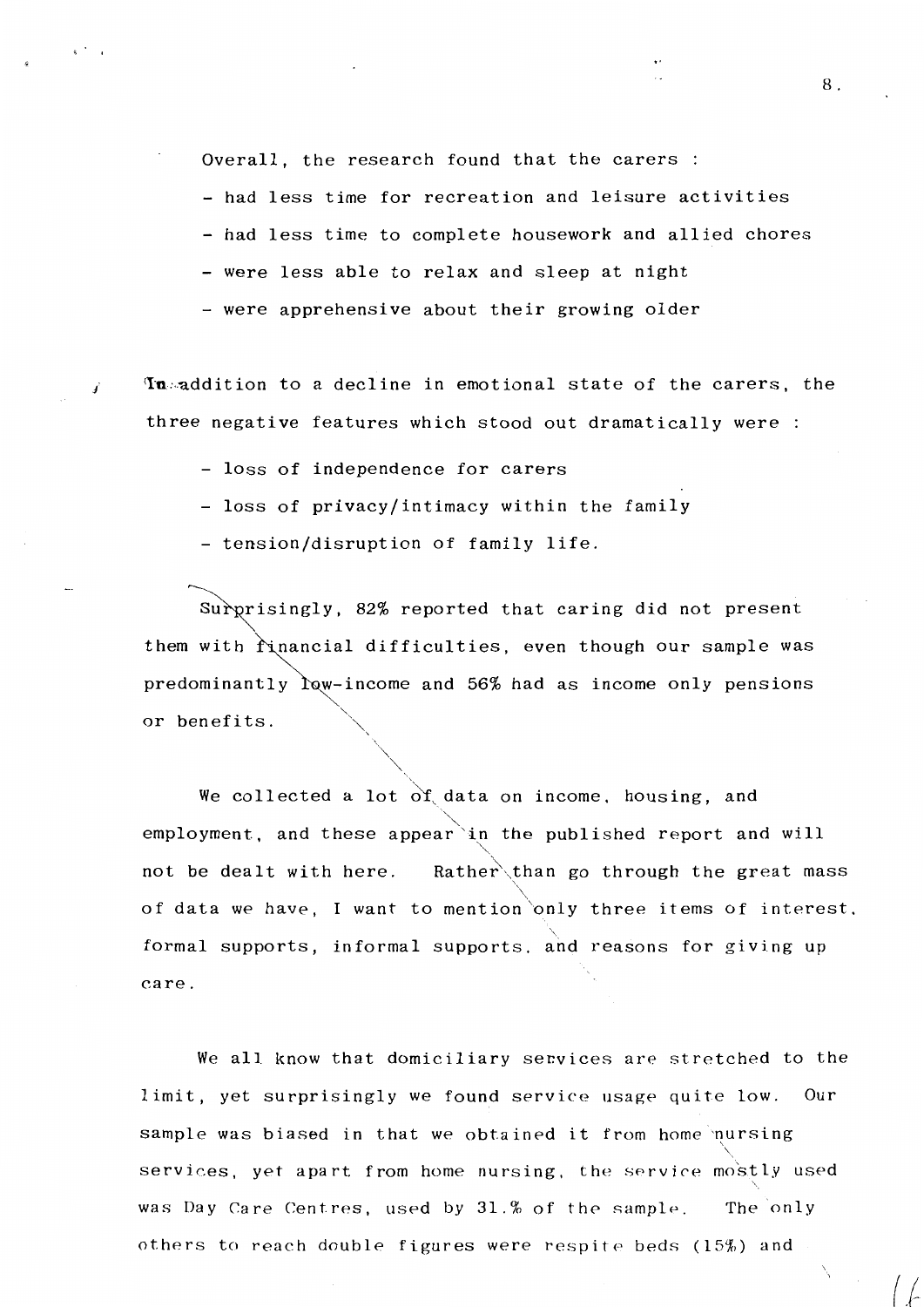## CONCLUSIONS

What threads can we draw together? First of all  $\omega$ kesearch-ind testes that aged people in the future will probably look more towards the formal system of care and less to their families. Many families want to look after their elderly relatives but they are not equipped to do so nor do they have the social supports they need.

*{* 1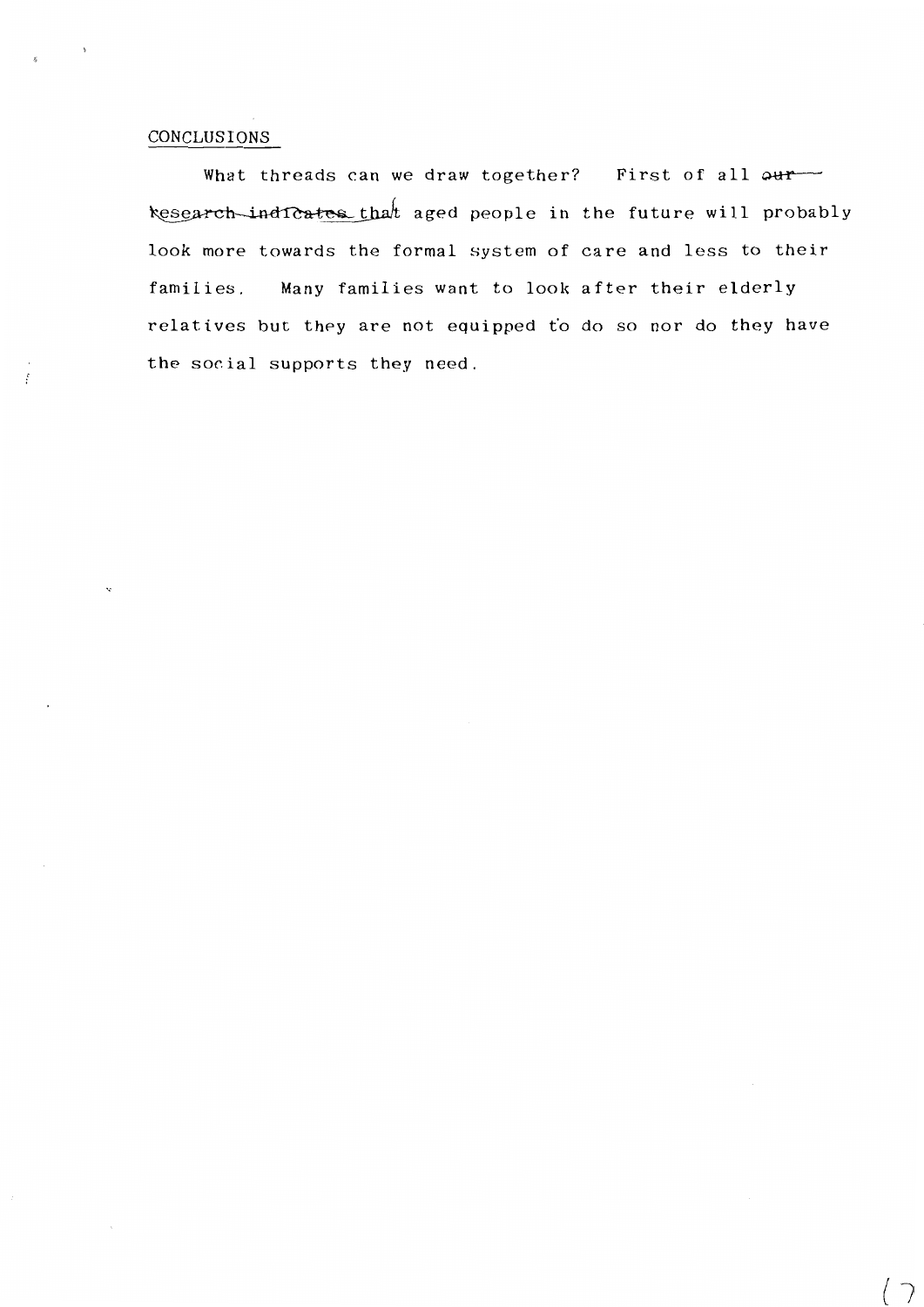Family care in reality is care by women. When I said that people were likely to look more towards formal care systems than informal care systems I was thinking of the fact that the potential pool of caretakers in Australia - those unmarried women not in the labour force who formerly saw it as their role to look after elderly parents - is rapidly diminishing. ·There are fewer never married women in middle age to-day than there ever have been. There are also more women in middle age in the labour force than there have ever been. The situation has been characterized by an American social scientist Elaine Brody, who in describing the phenomenon of "the woman in the middle" wrote

 $\Delta \sim 1$ 

"such women are in middle age, in the middle from a generational standpoint, and in the middle in that the demands of their various roles compete for their<br>time and energy. To an extent unprecedented in To an extent unprecedented in history, roles as paid workers and as care giving daughters and daughters-in-law to dependent elderly people have been added to the traditional role of<br>wives, homemakers, mothers and grandmothers. Many wives, homemakers, mothers and grandmothers. of them are also in the middle in that they are experiencing pressure from two potentially competing values - that is the traditional value that care of the elderly is a family responsibility vis-a-vis the new value that women should be free to work outside the home if they wish."

The women in our study found very often they could not manage all of these competing demands. An increase in overall dependency can result if we develop the idea that in the future women can provide care for- their relatives because they will in any case be at home, financially dependent on a man. This seems a very shaky basis on which to plan the expansion of care.

11.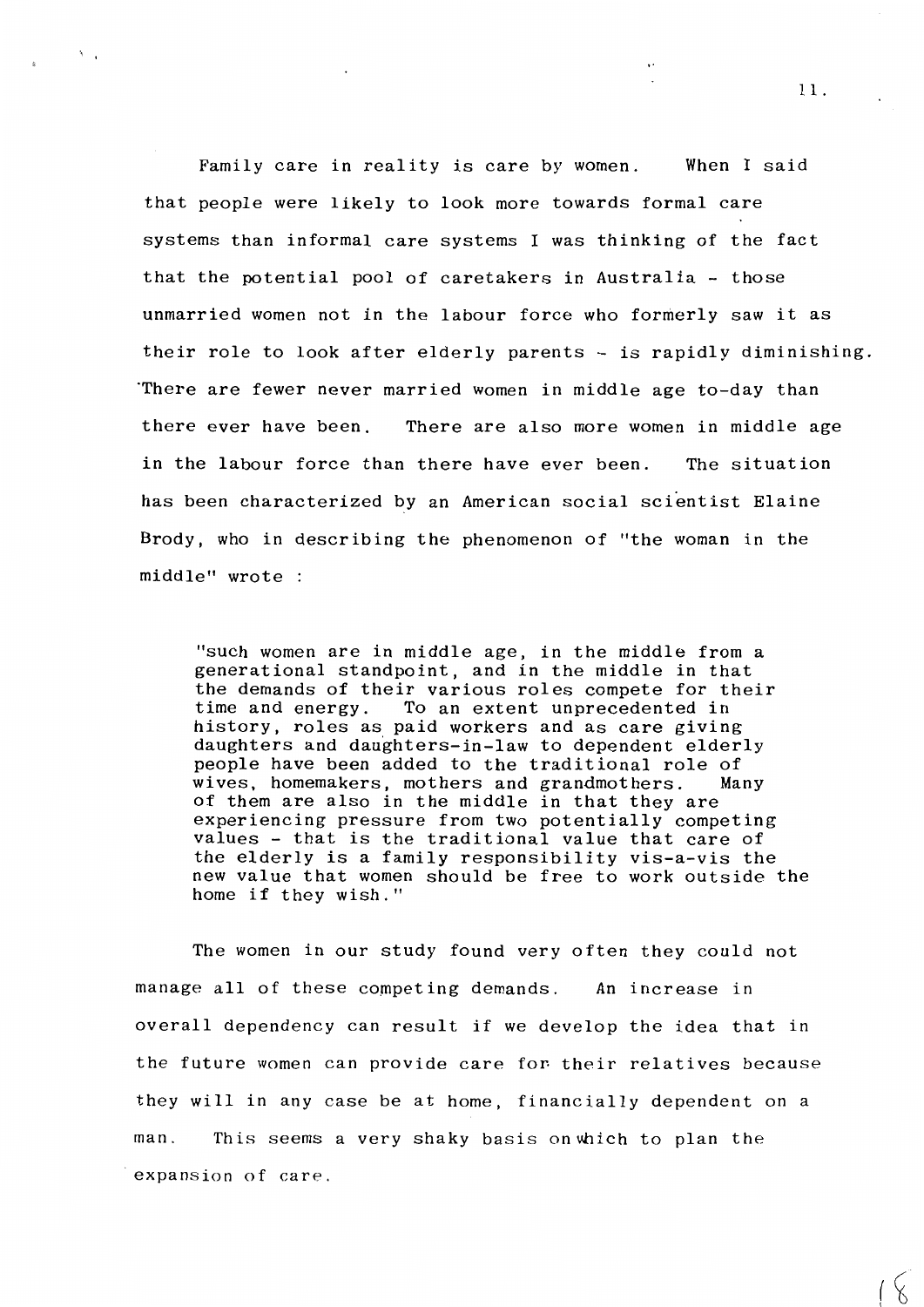There is no evidence to show that formal services weaken informal provision, and hence weaken the social structure. As families will always want to provide for dependent relatives (even though their capacity may be limited), public policy 1ectives must be re-oriented to bolstering and enhancing  $\forall$ y care support, It would be a mistake to work on the *<sup>t</sup>*assuming that family care is always viable, and available, a 'he onerous burdens of care experienced by many While families are not likely to be able to extend 'S they do play a significant role, and policies ~loped that enhance the natural system of family care iding adequate and relevant formal services.

''

The key policy question relates to determining the most appropriate instrument of intervention and the most appropriate point of intervention to meet the various needs that emerge at various stages of the life-cycle. The dependencies of old age are chronic rather than transitional and may foreshadow continuing or increasing dependency. The dependencies are expected and accepted and by our study we hope to be able to provide more information on how these dependencies can best be dealt with in terms of the provision of support and services for family members and elderly dependent people.

In our society different needs are met by different support systems. The inter-relationship between statutory, commercial, voluntary and informal systems of care is not easily defined, nor is it in any way fixed. It is open for negotiation and rearrangement. To assume that the relationship can be redefined

12.

 $\mathcal Q$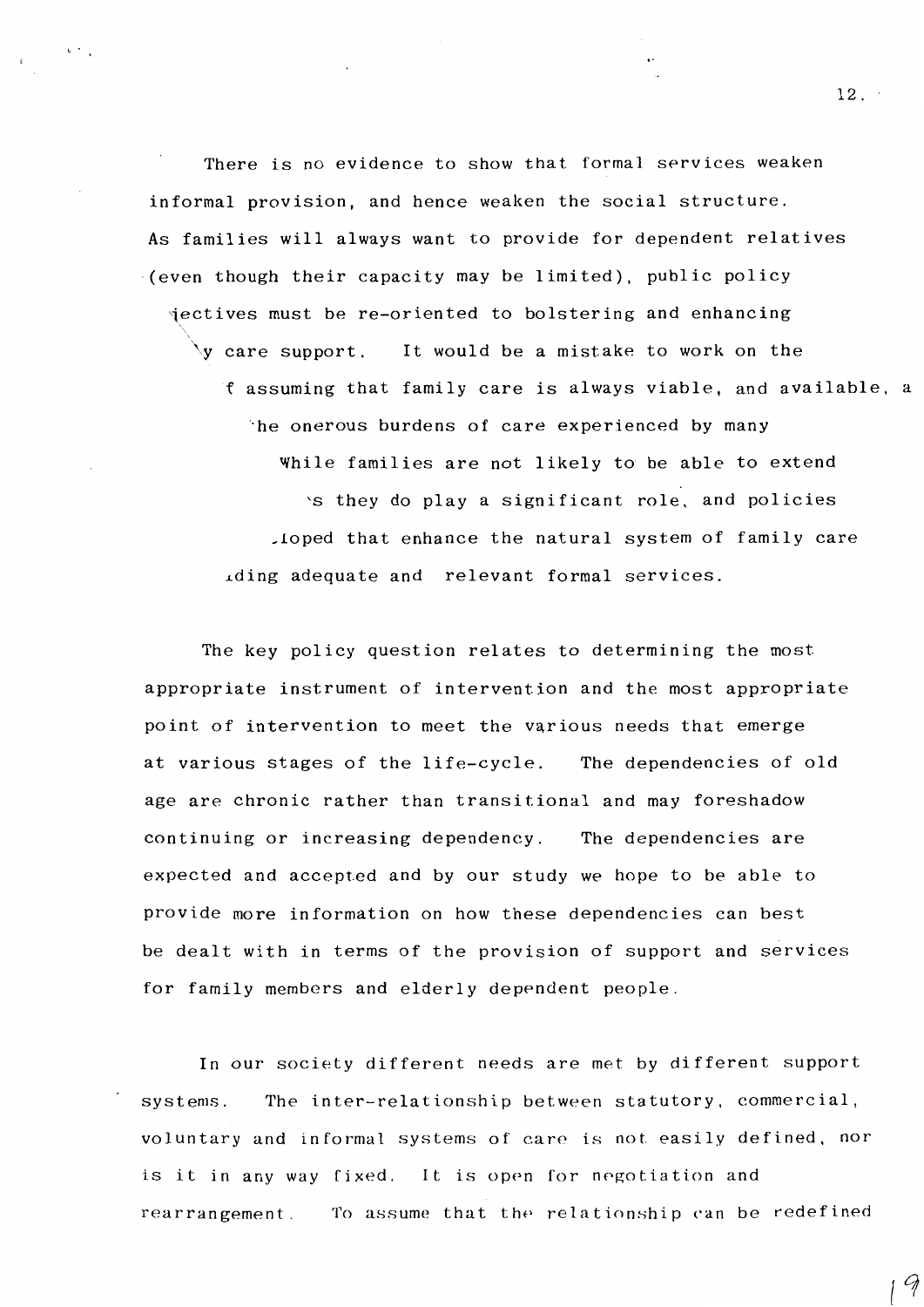on the expectation of greater informal care, more unpaid labour, and less statutory provision, is quite unrealistic. To assume that the so-called "Welfare State crisis' can be resolved by exhortations of greater family support and 'Creased family care is to take the soft option in difficult  $\sqrt{s}$ . A community which has benefitted from the endeavours population cannot in conscience abandon those requiring \e and argue that their needs are not sufficiently

*b'* 

for the allocation of public resources. To date, provision has not responded well to rapid sociodemographic changes. The community cannot */a* its obligations to its citizens.

 $\ddot{\phantom{a}}$ 

 $7\varphi$